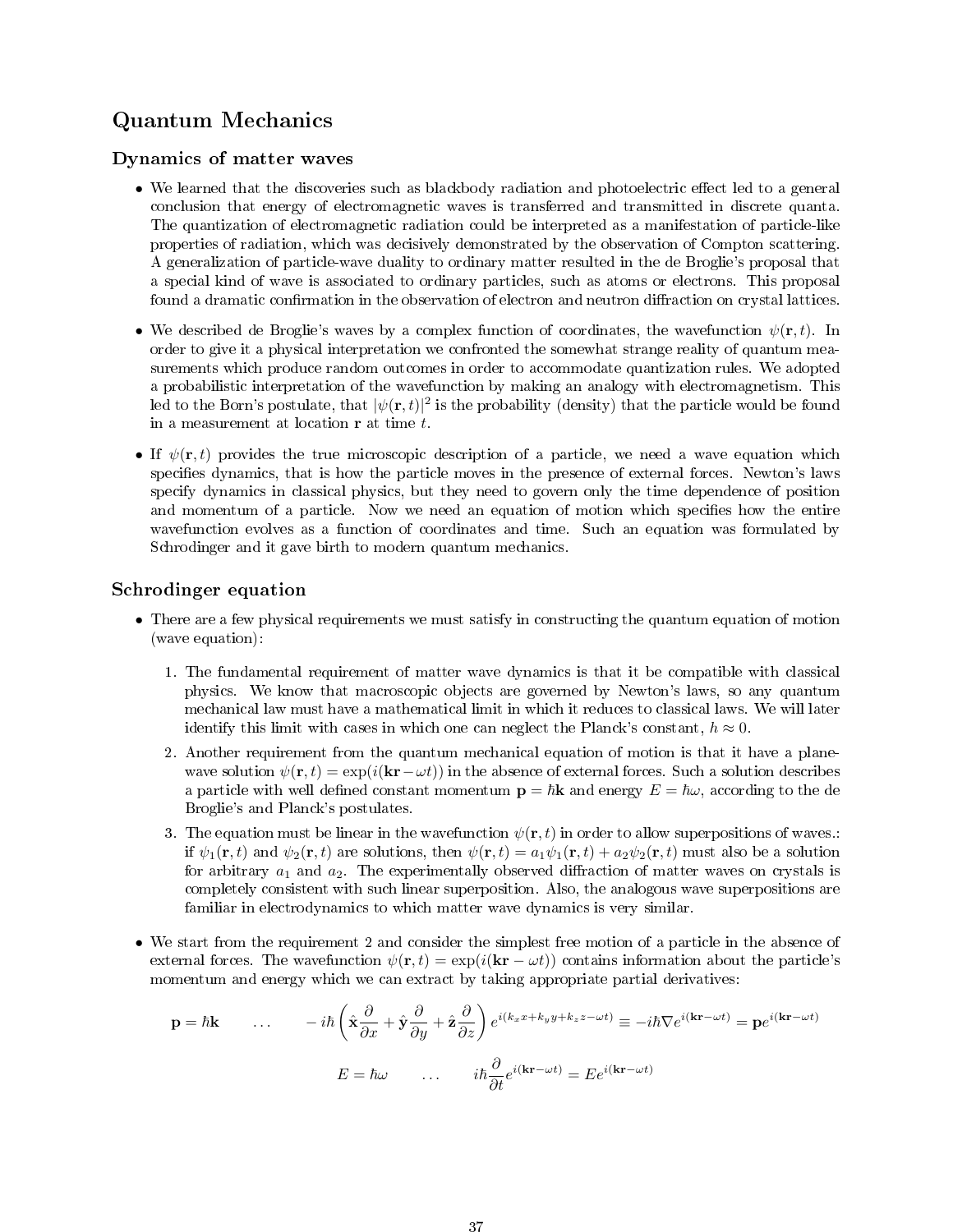Now we use the requirement 1 and observe that classical mechanics relates the energy of a (nonrelativistic) particle to its momentum:

$$
E=\frac{\mathbf{p}^2}{2m}
$$

If we multiply this equation by  $\psi(\mathbf{r},t) = e^{i(\mathbf{kr}-\omega t)}$  and use the formulas above to extract  $p^2 = |\mathbf{p}|^2$  and  $E$  from the plane-wave function, we obtain the following equation of motion:

$$
-\frac{\hbar^2\nabla^2}{2m}\psi(\mathbf{r},t)=i\hbar\frac{\partial}{\partial t}\psi(\mathbf{r},t)
$$

• This wave equation correctly describes de Broglie waves, but it is applicable only to the uniform motion of free particles. How can we describe acceleration due to external forces? Since the above wave equation naturally deals with energy of the particle, we can use potential energy  $V$  to describe forces. Classical physics tells us that the particle's potential energy is converted to kinetic energy when the particle accelerates, but its total energy  $E$  is constant:

$$
E = \frac{\mathbf{p}^2}{2m} + V(\mathbf{r})
$$

Just as above, we now convert this into a wave equation:

$$
-\frac{\hbar^2\nabla^2}{2m}\psi(\mathbf{r},t)+V(\mathbf{r})\psi(\mathbf{r},t)=i\hbar\frac{\partial}{\partial t}\psi(\mathbf{r},t)
$$

The added term is constructed by requiring that the equation be linear in  $\psi(\mathbf{r},t)$  and as similar as possible to its classical counterpart. This is a complete quantum-mechanical equation of motion which Schrodinger wrote in 1925.

• We can demonstrate the compatibility of Schrodinger's equation with classical mechanics by considering a wave-packet. A wave-packet is the wave with as small uncertainty of position and momentum as allowed by the Heisenberg's principle,  $\Delta p_x \Delta x \sim \hbar$ . Such a wave is localized in space but occupies some small finite volume in order to have a reasonably well defined momentum. We must assume that the potential  $V(\mathbf{r})$  varies slowly, so that it can be regarded constant in the volume occupied by the wave-packet. The Schrodinger's equation describes in great detail how the wave-packet evolves and propagates through space. However, if we are not interested in the internal changes of the wavepacket, which anyway occur inside a very small volume, we can apply the Schrodinger's equation to the "carrier" plane wave at the current location of the wave-packet. This gives us precisely the classical equation of motion which governs the evolution of the (most probable) instantaneous momentum p and position r of the wave-packet:

$$
E = \frac{\mathbf{p}^2}{2m} + V(\mathbf{r})
$$

The assumption that the wave-packet is very small would be exact if the Planck's constant were zero  $(\Delta p_x \Delta x \sim \hbar \approx 0)$ . For all practical purposes, the Planck's constant is indeed extremely small in our macroscopic world. However, inside atoms, the potential  $V(\mathbf{r})$  varies extremely rapidly over extremely short distances, which becomes significant despite the smallness of  $h$ . This is why we need to apply the full quantum-mechanical theory to study the subatomic world.

### Time-independent Schrodinger equation

- The general Schrodinger equation is time-dependent and predicts the full time evolution of a wavefunction. However, its full power is needed only in non-equilibrium situations. Most situations that we shall consider occur in equilibrium and can be handled by a simplified time-independent equation. For example, the equilibrium state of a Hydrogen atom should not change in time.
- We seek a stationary solution of the Schrodinger equation in the form:

$$
\psi(\mathbf{r},t) = \psi(\mathbf{r})e^{-i\omega t}
$$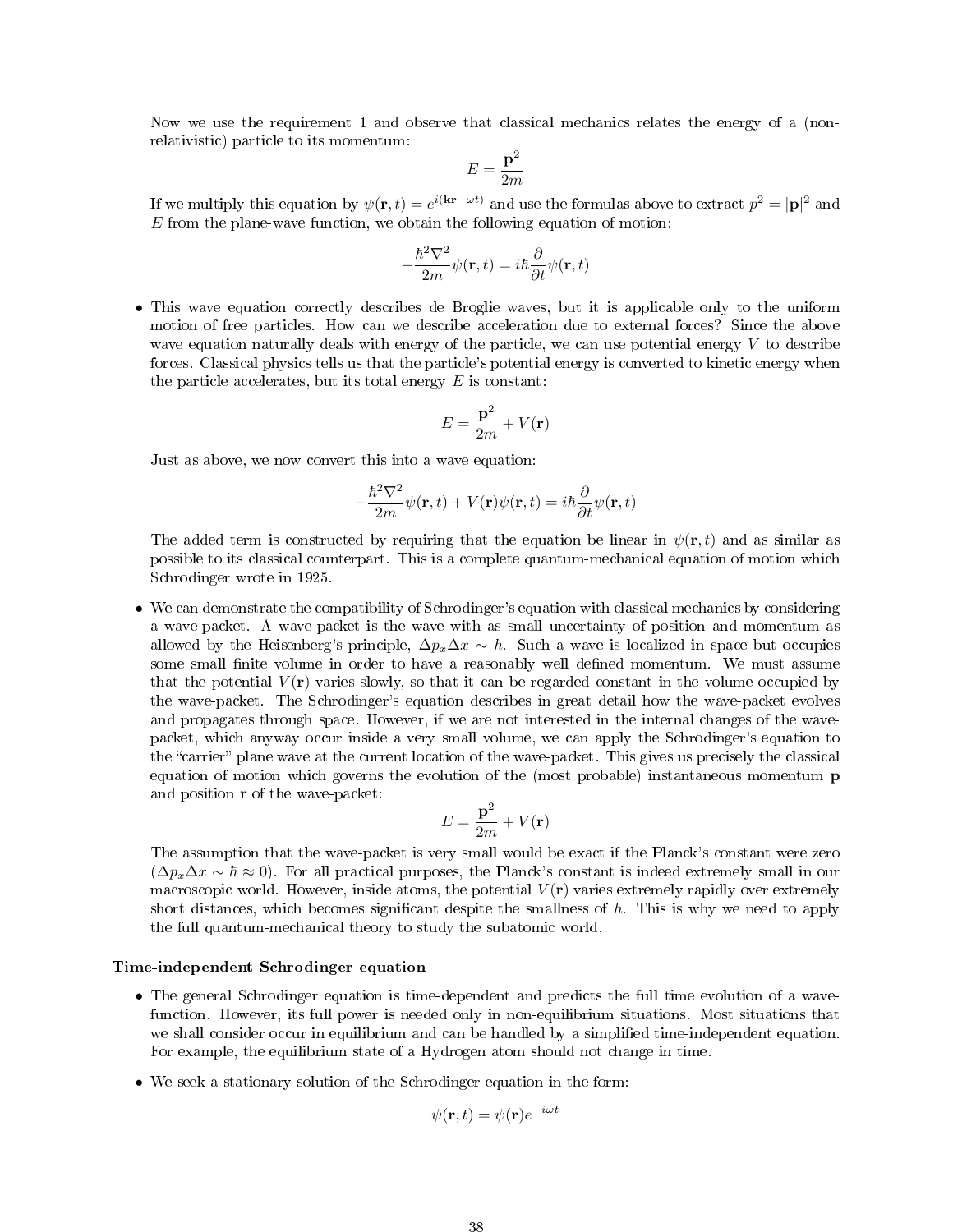Substituting this in the Schrodinger equation yields:

$$
-\frac{\hbar^2 \nabla^2}{2m} \psi(\mathbf{r}) + V(\mathbf{r}) \psi(\mathbf{r}) = E \psi(\mathbf{r})
$$

where  $E = \hbar \omega$  and the factors of  $e^{-i\omega t}$  on both sides were canceled out. This is the time-independent (or stationary) Schrodinger equation. Its solution is a wavefunction  $\psi(\mathbf{r})$  which depends only on coordinates. The wavefunction depends not only on the potential  $V(\mathbf{r})$ , but also on the energy E.

• We distinguish two kinds of solutions  $\psi(\mathbf{r})$ . Bound states are the solutions which can be normalized in a finite volume  $\nu$  as:

$$
\int\limits_{\mathcal{V}} d^3r \; |\psi(\mathbf{r})|^2 = 1
$$

Such states are localized. Since we interpret  $|\psi(\mathbf{r},t)|^2 = |\psi(\mathbf{r})e^{-i\omega t}|^2 = |\psi(\mathbf{r})|^2$  as the probability (density) that the particle be detected in a measurement at location r, the normalization tells us that the particle can be found inside the finite volume  $V$  with complete certainty. It turns out that such solutions exist only if the energy  $E$  belongs to a discrete set of values, called energy levels. We say that the energy spectrum of bound states is discrete.

- Extended states are the solutions  $\psi(\mathbf{r})$  which cannot be normalized in a finite volume because  $\psi(\mathbf{r})$  is finite everywhere in space. A different normalization condition has to be used. Extended states are typically found at high energies, when kinetic energy is so large that the potential  $V(\mathbf{r})$  cannot localize the particle. The spectrum of extended states is continuous.
- The stationary Schrodinger equation allows us to calculate the energy spectrum of any quantum system. Substituting a simple Coulomb potential  $V({\bf r})\propto |{\bf r}|^{-1}$  for example provides a description of a Hydrogen atom, that is an electron moving in the electric field of a heavy proton. The electron is bound to the proton in a neutral atom, so that its energy spectrum is discrete. The Schrodinger equation predicts the spectrum which is completely consistent with all observations of Hydrogen radiation spectra and hence provides a complete and successful microscopic theory of the Hydrogen atom (Bohr's and Sommerfeld's descriptions were phenomenological). The extended states, on the other hand, describe electron scattering from a Hydrogen ion (bare proton).

#### Some important properties

- The solutions of the stationary Schrodinger equation are labeled by so called *quantum numbers*. These are either the physical measurable quantities that characterize the stationary quantum states of the system, or their representatives (which are demonstrated in the examples below). Different systems have different quantum numbers.
- Energy  $E$  is always a quantum number. In many situations multiple solutions of the stationary Schrodinger equation can be found for the same energy. These solutions are said to be *degenerate*. We must label degenerate solutions by additional quantum numbers. In general, conserved physical quantities provide quantum numbers. For example, the potential  $V(\mathbf{r}) \propto |\mathbf{r}|^{-1}$  of a Hydrogen atom is spherically symmetric, so that angular momentum is conserved and represents a good quantum number.
- The Schrodinger equation always has a trivial solution  $\psi(\mathbf{r}) = 0$ , which describes the absence of a particle.
- If  $\psi(\mathbf{r},t)$  is a solution of the time-dependent Schrodinger equation, so is  $A\psi(\mathbf{r},t)$  for any complex constant A. However, these two solutions are physically equivalent. First, when we normalize the wavefunction  $A\psi(\mathbf{r},t)$  we fix the modulus |A|. Only the phase of A remains undetermined. However, this phase does not affect any observable properties as we shall discuss later, and hence is unphysical. Only relative phases matter in quantum mechanics and give rise to various quantum interference phenomena.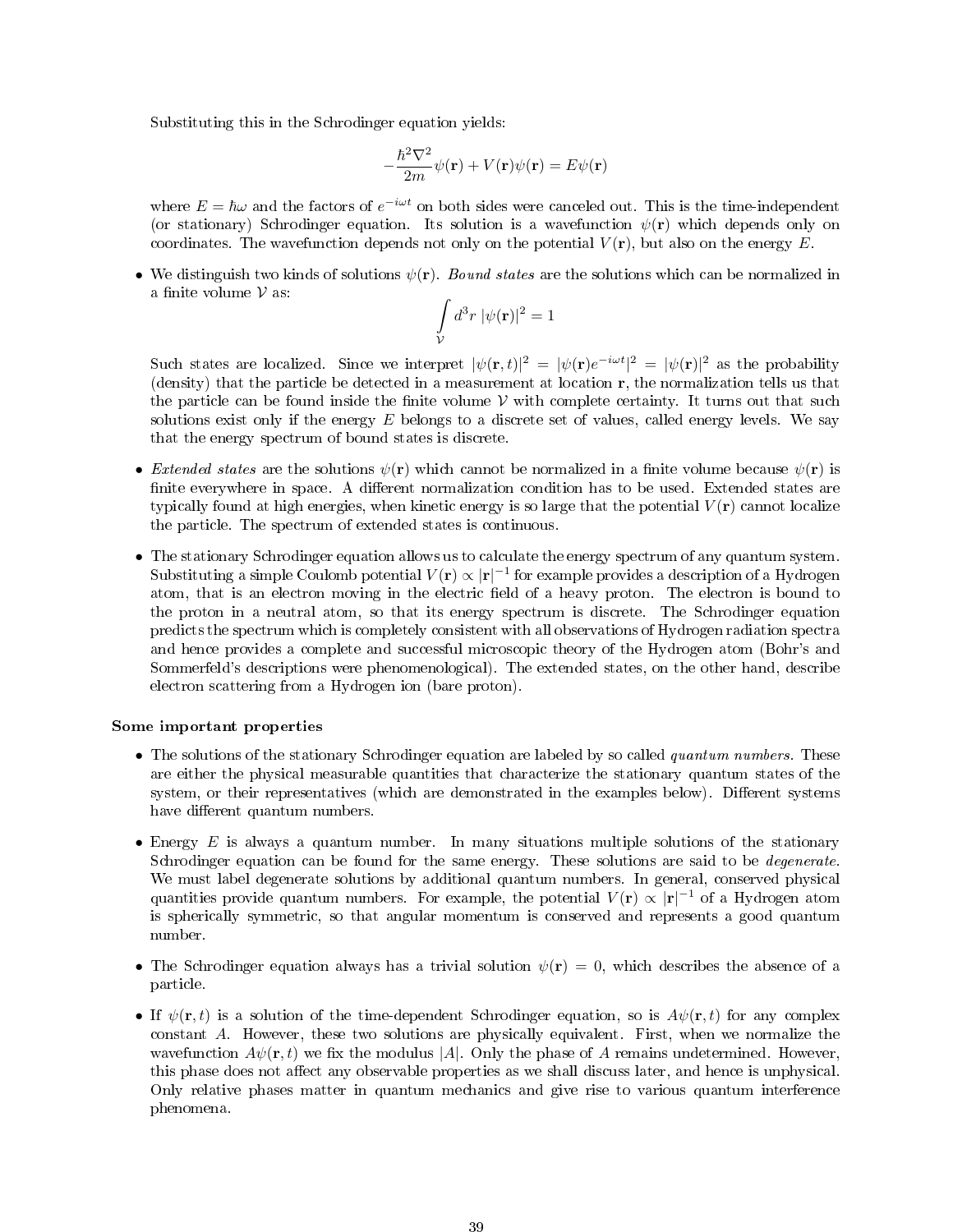- If  $\psi_1(\mathbf{r}, t)$  and  $\psi_2(\mathbf{r}, t)$  are solutions of the time-dependent Schrodinger equation, so is  $A_1\psi_1(\mathbf{r}, t)$  +  $A_2\psi_2(\mathbf{r},t)$ . On the other hand,  $A_1\psi_1(\mathbf{r})+A_2\psi_2(\mathbf{r})$  is the solution of the stationary Schrodinger equation only is  $\psi_1(\mathbf{r})$  and  $\psi_2(\mathbf{r})$  are degenerate solutions at the same energy E.
- If  $\psi_1(\mathbf{r})$  and  $\psi_2(\mathbf{r})$  are the non-degenerate solutions of the stationary Schrodinger equation, with energies  $E_1$  and  $E_2$  respectively, then they are orthogonal:

$$
\int d^3r \ \psi_1^*(\mathbf{r})\psi_2(\mathbf{r}) = 0
$$

### Quantum-mechanical effects

• This section illustrates a couple of important quantum phenomena which do not have classical analogues. The examples are solved in one-dimensional space to keep things simple and demonstrate some important calculation techniques.

#### Particle in an infinitely deep quantum well

• Here we solve the one-dimensional Schrodinger equation:

$$
-\frac{\hbar^2}{2m}\psi''(x) + V(x)\psi(x) = E\psi(x)
$$

in the potential:

$$
V(x) = \left\{ \begin{array}{ll} \infty & , & x < 0 \\ 0 & , & 0 < x < a \\ \infty & , & a < x \end{array} \right\}
$$

This potential is an infinitely deep quantum well: a particle can be located only at  $0 < x < a$  since it costs infinite potential energy to place it anywhere else.

- We seek solutions at finite values for energy E. Also,  $\psi(x)$  must be finite in order to be normalizable. Only such solutions are physically observable.
- Clearly,  $\psi(x)$  must be zero outside the potential well, because otherwise we get a finite value  $E\psi(x)$ on the right-hand side and infinite value  $V(x)\psi(x)$  on the left-hand side for  $x < 0$  or  $x > a$ .
- $\psi(x)$  must vary smoothly with x. Otherwise, the second derivative on the left-hand side blows up and we cannot satisfy the equation inside the well where  $V(x)$ ,  $\psi(x)$  and E are finite.
- Consequently, we must require  $\psi(0) = 0$  and  $\psi(a) = 0$ . These are boundary conditions.
- Inside the well  $V(x) = 0$  so the Schrodinger equation is very simple:

$$
-\frac{\hbar^2}{2m}\psi''(x) = E\psi(x) \qquad , \qquad 0 < x < a
$$

The most general solution of this differential equation is:

$$
\psi(x) = A\sin(kx) + B\cos(kx)
$$

where A and B are complex constants to be determined, and  $k$  can be thought of as a quantum number.

• We can immediately use the boundary conditions:

$$
x = 0:
$$
  $\psi(0) = B = 0$   
\n $x = a:$   $\psi(a) = A \sin(ka) = 0$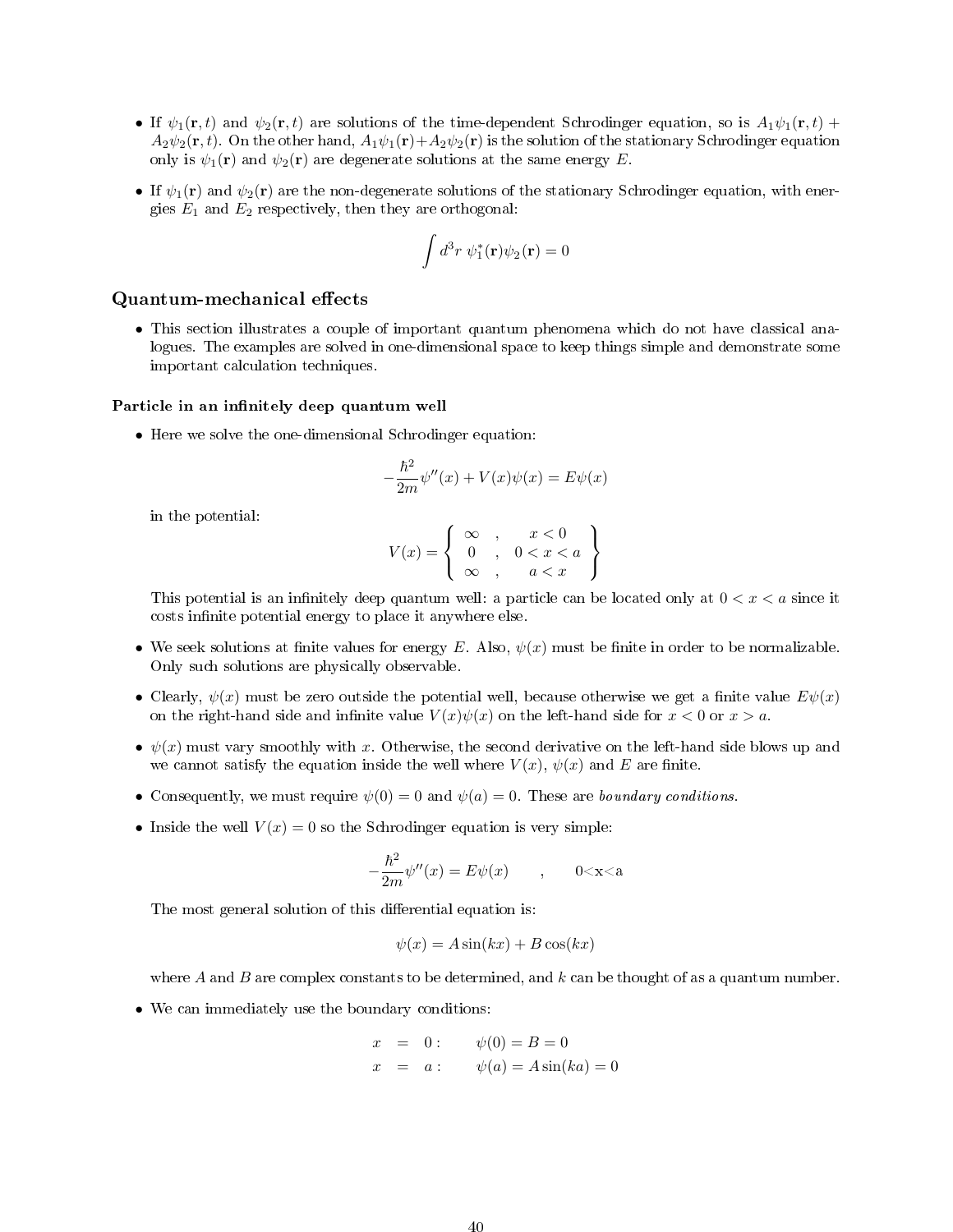The first condition eliminates B. The second condition could be satisfied by choosing  $A = 0$ , but this would give us the trivial solution  $\psi(x) = 0$ . Therefore, we must choose a finite value for A, which still cannot be determined, and select such k that  $sin(ka) = 0$ . This is readily accomplished by

$$
k=\frac{\pi}{a}n
$$

where n is a positive integer. Note that choosing  $n = 0$  would also give us the trivial solution  $\psi(x) = 0$ , so we don't accept it. Furthermore, choosing  $n < 0$  is equivalent to choosing a positive value for n and reversing the sign of  $A$ . This does not generate a physically different solution: it is merely a non-physical global phase factor  $e^{i\pi} = -1$ . All physically non-equivalent and non-trivial solutions are generated for positive integers  $n$ .

• Now, substitute  $\psi(x) = A \sin(kx)$  in the Schrodinger equation:

$$
\frac{\hbar^2 k^2}{2m} A \sin(kx) = E \times A \sin(kx) \qquad , \qquad 0 < x < a
$$

We see that energy takes discrete values:

$$
E = \frac{\hbar^2 k^2}{2m} = \frac{\pi^2 \hbar^2}{2ma^2} n^2 \qquad , \qquad n \in \{1, 2, 3 \ldots\}
$$

• We can determine A only from the normalization condition:

$$
\int_{0}^{a} dx \ |\psi(x)|^{2} = |A|^{2} \int_{0}^{a} dx \ \sin^{2}(kx) = |A|^{2} \frac{a}{2} \left( 1 - \frac{\sin(2ka)}{2ka} \right) = 1
$$

However, since  $ka = n\pi$ , we find  $sin(2ka) = sin(2\pi n) = 0$ . Therefore:

$$
A = \sqrt{\frac{2}{a}} \times e^{i\theta}
$$

The value of  $\theta$  is arbitrary, so set  $\theta = 0$ .

• The normalized solutions of the Schrodinger equation are:

$$
\psi_n(x) = \sqrt{\frac{2}{a}} \sin\left(\frac{n\pi}{a}x\right) , \qquad 0 < x < a
$$
\n
$$
\psi_n(x) = 0 , \qquad x < 0 \quad \text{or} \quad x > a
$$

with energy levels

$$
E_n = \frac{\pi^2 \hbar^2}{2ma^2} n^2
$$

obtained for  $n \in \{1, 2, 3 \ldots\}$ .

• It is customary to call  $n$  a quantum number in a problem of this kind. All states are localized, so the energy spectrum is fully discrete and easily labeled by one dimensionless (integer) number. Physically, n simply represents energy.

#### Quantum tunneling through a potential barrier

• Here we solve the one-dimensional stationary Schrodinger equation of the potential:

$$
V(x) = \left\{ \begin{array}{ccc} 0 & , & x < 0 \\ V & , & 0 < x < a \\ 0 & , & a < x \end{array} \right\}
$$

where  $V$  is finite and positive. This potential describes a barrier. Classically, a particle has larger energy if it sits within  $0 < x < a$  than anywhere else. A quantum particle is free on both the left and right side of the barrier, and there is no localization. Therefore, all quantum states will be extended, and the spectrum will be continuous.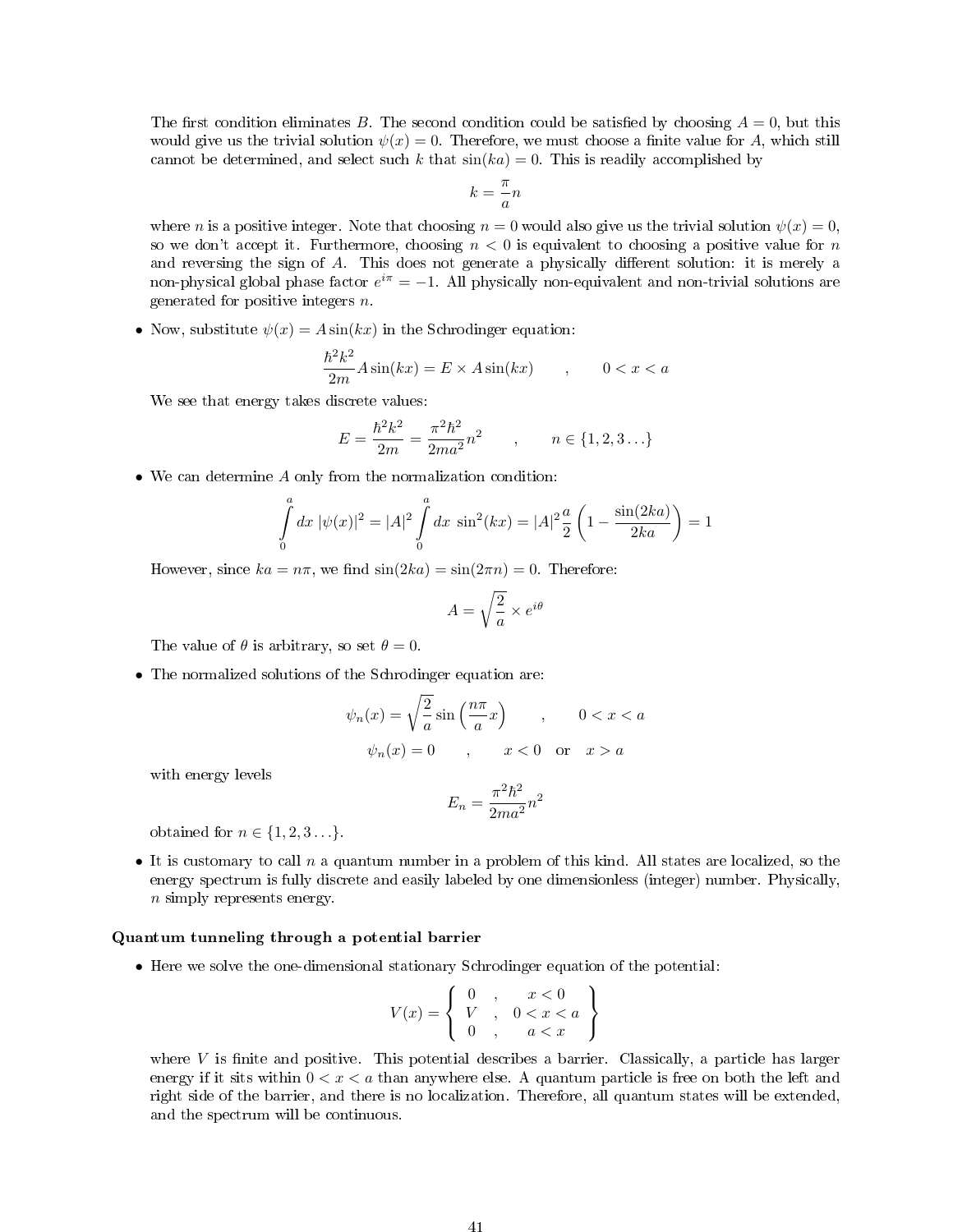• Outside the barrier the Schrodinger equation is simple:

$$
-\frac{\hbar^2}{2m}\psi''(x) = E\psi(x) \qquad , \qquad x < 0 \quad \text{or} \quad x > a
$$

and the solutions are plane waves. This time we write the solution in the form

$$
\psi(x) = A_R e^{ikx} + A_L e^{-ikx} \qquad , \qquad x < 0
$$

$$
\psi(x) = C_R e^{ikx} + C_L e^{-ikx} \qquad , \qquad x > a
$$

with unknown coefficients  $A_L, A_R, C_L, C_R$ . This choice is motivated by the view of a right-moving plane de Broglie wave  $A_R e^{ikx}$  approaching the barrier from  $x \to -\infty$  and partially reflecting back as  $A_L e^{-ikx}$ . The subscripts  $L, R$  refer to the direction of wave propagation, left or right. The wave scattering on the barrier is elastic: energy must be conserved, and since  $E = \hbar^2 k^2 / 2m$  the incident and reflected wave must have the same wavenumber  $k$ . The wave beyond the barrier must have the same form, with possibly different coefficients  $C_L$  and  $C_R$ . However, we shall seek solutions with  $C_L = 0$  and ask only what fraction of the incident wave passes through the barrier and continues to propagate rightwards  $(C_R)$ . We could have considered a more complicated problem with  $C_L \neq 0$ , but then we would have two incident waves coming from opposite directions which both partially reflect and partially go through the barrier.

- Since all states are extended, energy spectrum is continuous. In fact, energy  $E$  can be arbitrarily small because the barrier occupies only a finite fraction of space and hence has no physical impact in far-away regions. The energy spectrum is simply the same as for free particles.
- In classical physics, a particle can cross the barrier only if its energy is larger than the barrier potential,  $E > V$ . In that case, a classical particle always crosses the barrier, while for  $E < V$  the particle must bounce back. In quantum mechanics even particles (waves) with  $E < V$  can partially pass through the barrier and be detected on the other side. This is known as quantum tunneling.
- We wish to calculate reflection and transmission probabilities for the incident wave. We need to solve the Schrodinger equation inside the barrier:

$$
-\frac{\hbar^2}{2m}\psi''(x) = (E - V)\psi(x) \qquad , \qquad 0 < x < a
$$

We have to distinguish two cases. For  $E > V$  we can find solutions in the form:

$$
\psi(x) = B_R e^{ik'x} + B_L e^{-ik'x} \qquad , \qquad 0 < x < a \quad , \quad E - V = \frac{\hbar^2 k'^2}{2m} > 0
$$

but for  $E < V$  the solutions are:

$$
\psi(x)=\beta_R e^{\kappa x}+\beta_L e^{-\kappa x}\qquad,\qquad 0
$$

This can be easily verified by substituting in the Schrodinger equation only one of the two components of  $\psi(x)$  and noting that k' and  $-k'$  (or  $\kappa$  and  $-\kappa$ ) give the same energy and can be used to form superpositions. Here we assume  $k' > 0$  or  $\kappa > 0$ .

• Now we need to relate the coefficients by writing boundary conditions. The wavefunction must be finite, and have a finite second derivative. This implies that  $\psi(x)$  and  $\psi'(x)$  must vary smoothly with x, specifically across the points  $x = 0$  and  $x = a$ . We are interested in:

$$
R = \frac{|A_L|^2}{|A_R|^2} \qquad \cdots \qquad \text{reflection probability (the probability of bouncing back)}
$$
\n
$$
T = \frac{|C_R|^2}{|A_R|^2} \qquad \cdots \qquad \text{transmission probability (the probability of passing through the barrier)}
$$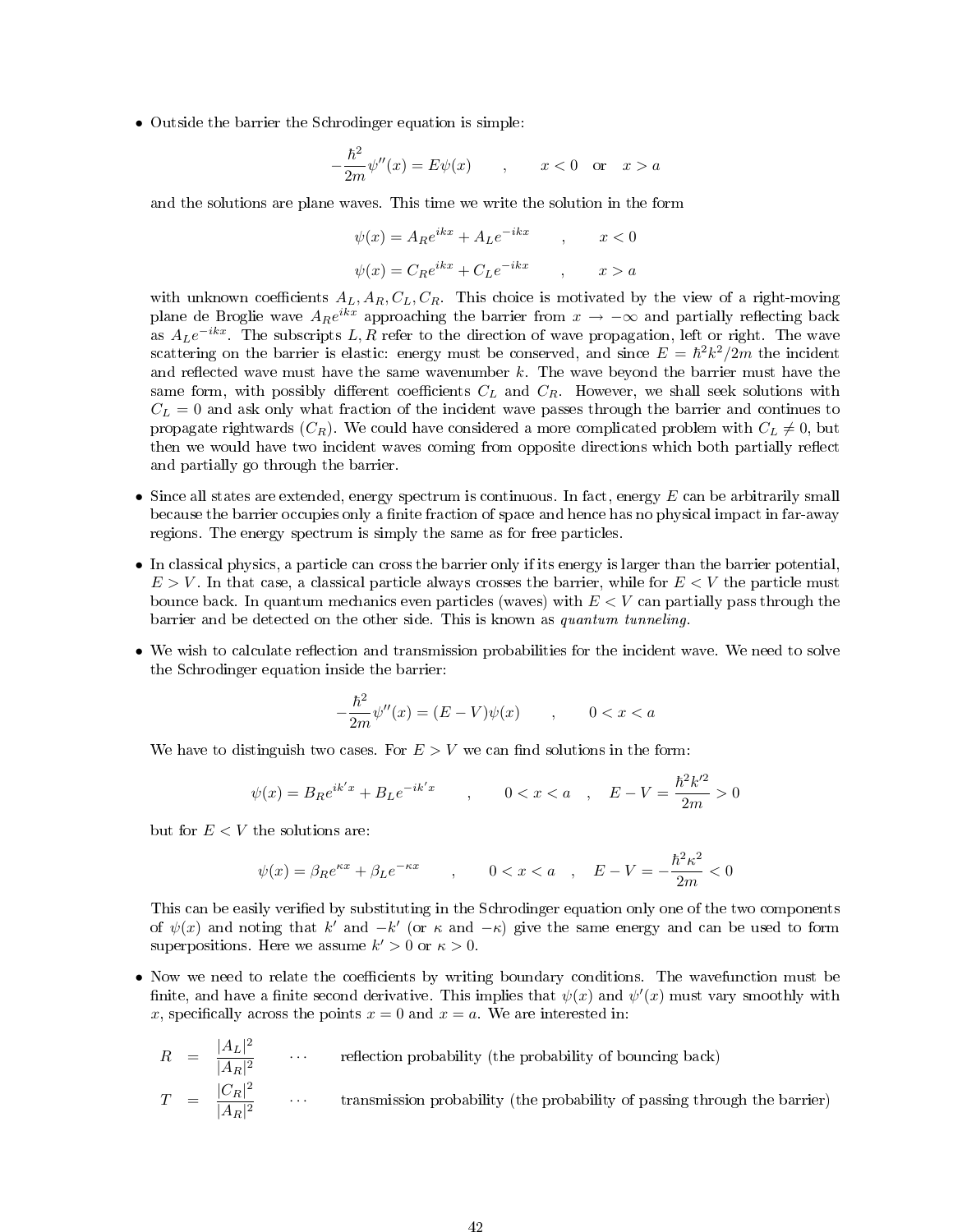• For  $E > V$ :

$$
\psi(0) = A_R + A_L = B_R + B_L
$$

$$
\psi'(0) = ik(A_R - A_L) = ik'(B_R - B_L)
$$

$$
\psi(a) = B_R e^{ik'a} + B_L e^{-ik'a} = C_R e^{ika}
$$

$$
\psi'(a) = ik'(B_R e^{ik'a} - B_L e^{-ik'a}) = ikC_R e^{ika}
$$

These boundary conditions are four linear equations with five unknowns. We can express four coefficients in terms of one coefficient which can be ultimately determined only by normalization. Therefore, we choose to express all coefficients in terms of  $A_R$  which we need not determine if we are interested only in the reflection and transmission probabilities. Solving these equations we find:

$$
R = \left[1 + \frac{4k^2k'^2}{(k^2 - k'^2)^2 \sin^2(k'a)}\right]^{-1}
$$

$$
T = \left[1 + \frac{(k^2 - k'^2)^2 \sin^2(k'a)}{4k^2k'^2}\right]^{-1}
$$

 $\bullet\,$  For E<V:

$$
\psi(0) = A_R + A_L = \beta_R + \beta_L
$$

$$
\psi'(0) = ik(A_R - A_L) = \kappa(\beta_R - \beta_L)
$$

$$
\psi(a) = \beta_R e^{\kappa a} + \beta_L e^{-\kappa a} = C_R e^{ika}
$$

$$
\psi'(a) = \kappa(\beta_R e^{\kappa a} - \beta_L e^{-\kappa a}) = ikC_R e^{ika}
$$

Solving these equations we find:

$$
R = \left[1 + \frac{4k^2\kappa^2}{(k^2 + \kappa^2)^2 \sinh^2(\kappa a)}\right]^{-1}
$$

$$
T = \left[1 + \frac{(k^2 + \kappa^2)^2 \sinh^2(\kappa a)}{4k^2\kappa^2}\right]^{-1}
$$

which, of course, can be obtained from the  $E > V$  solution by substituting  $k' = -i\kappa$ . Note that in all cases  $R + T = 1$  as it should be: the incoming particle must be either reflected or transmitted. To verify this, note that R and T have the forms  $R = 1/(1+a)$  and  $T = 1/(1+a^{-1})$ , which always yields  $R + T = 1.$ 

## Born's interpretation of the wavefunction, expectation values and quantum measurements

- According to the Born's interpretation,  $P(\mathbf{r},t) = |\psi(\mathbf{r},t)|^2$  is the probability density to detect the quantum particle at position r in a measurement at time t, provided that the wavefunction  $\psi(\mathbf{r},t)$  is properly normalized. We can apply this interpretation to stationary solutions as well, in which case the time dependence drops out:  $P(\mathbf{r},t) = |\psi(\mathbf{r})e^{-i\omega t}|^2 = |\psi(\mathbf{r})|^2 = P(\mathbf{r}).$
- Since  $P(\mathbf{r})$  is the probability density of finding the particle at position  $\mathbf{r}$ , we can calculate the average position of the particle:

$$
\langle \mathbf{r} \rangle = \int d^3 r \; \mathbf{r} P(\mathbf{r}) = \int d^3 r \; \psi^*(\mathbf{r}) \mathbf{r} \psi(\mathbf{r})
$$

The result makes sense only if the particle is localized inside a finite volume.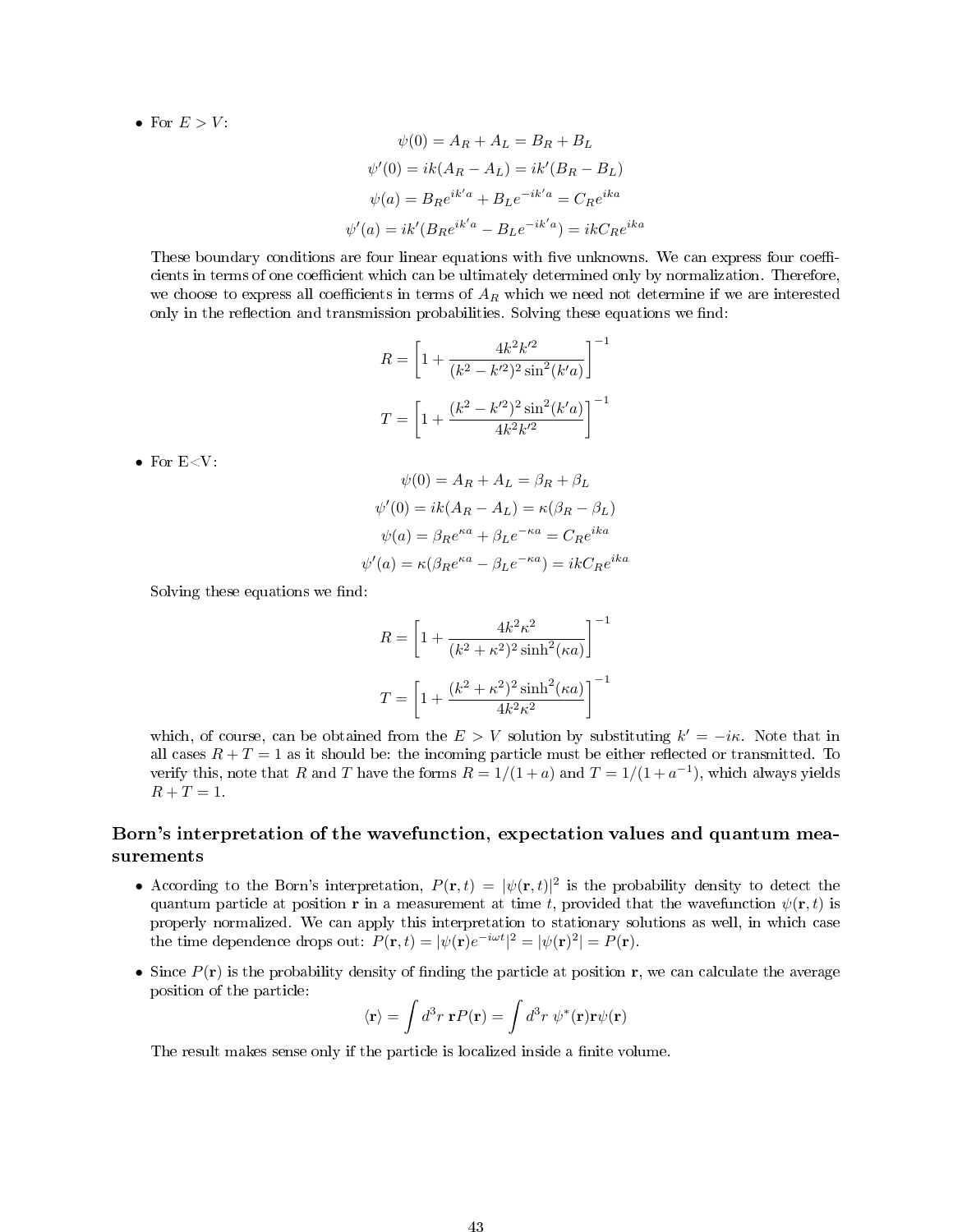• We can generalize this to calculate expectation values for other physical quantities, for instance momentum. Physical quantities, or *observables*, are represented by *operators* in quantum mechanics which act on the wavefunction. For example, we constructed the Schrodinger equation by extracting momentum and energy from the wavefunction and fitting to the energy conservation law. We took a time derivative to extract energy and spatial derivatives to extract the momentum vector from the wavefunction. We can regard these derivatives as operators which convert the function they act on into another function. Then, we associate the following operators to energy and momentum observables:

$$
i\hbar \frac{\partial}{\partial t} \longrightarrow \text{energy: } E
$$
  
-i\hbar \frac{\partial}{\partial x} \longrightarrow \text{momentum in } x \text{ direction: } p\_x

The average momentum of a particle in a stationary state is:

$$
\langle \mathbf{p} \rangle = \int d^3r \, \psi^*(\mathbf{r}) \left( -i\hbar \nabla \right) \psi(\mathbf{r})
$$

where

$$
\nabla = \hat{\mathbf{x}} \frac{\partial}{\partial x} + \hat{\mathbf{y}} \frac{\partial}{\partial y} + \hat{\mathbf{z}} \frac{\partial}{\partial z}
$$

• In general, the expectation value of an observable  $\mathcal{O} = \langle \hat{O} \rangle$  defined by the operator  $\hat{O}$  can be timedependent:

$$
\mathcal{O}(t) = \int d^3r \, \psi^*(\mathbf{r}, t) \hat{O} \psi(\mathbf{r}, t)
$$

• Hamiltonian  $\hat{H}$  is the operator associated with energy. The Schrodinger equation tells us that

$$
\hat{H}=-\frac{\hbar^2\nabla^2}{2m}+V(\textbf{r})
$$

If we calculate its expectation value in a stationary state, we find  $\langle \hat{H} \rangle = E = \text{const}$  independent of time.

#### Quantum measurement

• The Schrodinger equation can be written in the compact operator form:

$$
\hat{H}\psi = E\psi
$$

This is known in mathematics as an eigenproblem. Think of  $\psi(\mathbf{r})$  as a vector with a complex element for every point  $\bf{r}$  in space. Clearly, such a vector has infinitely many elements (uncountable infinity), but the ordering of elements labeled by r can be fixed (for example, sort the element labels r by x, then y, then z coordinates). Then,  $\hat{H}$  is a matrix defined in the same vector space (called Hilbert space). If we find a vector  $\psi$  such that  $\hat{H}\psi$  is a constant E times the same vector  $\psi$ , then E is called an eigenvalue and  $\psi$  an eigenvector. The normalization and orthogonality of wavefunctions we discussed above translates into the normalization and orthogonality of vectors in this vector space.

• If the system is in a stationary state with energy  $E$ , then the measurement of energy will produce the result E with complete certainty. Let  $\psi_E(\mathbf{r})$  be the eigenvector of H corresponding to the eigenvalue E. The stationary state of energy E is given by the full wavefunction  $\psi(\mathbf{r},t) = \psi_E(\mathbf{r})e^{-iEt/\hbar}$ . However, any superposition of solutions to the time-dependent Schrodinger equation is also a non-stationary solution:

$$
\psi(\mathbf{r},t)=\sum_{E}A_{E}\psi_{E}(\mathbf{r})e^{-iEt/\hbar}
$$

where  $A_E$  are arbitrary energy-dependent complex numbers, and the sum over energies includes both the discrete portions of the spectrum and continuous segments (it becomes an integral in continuous